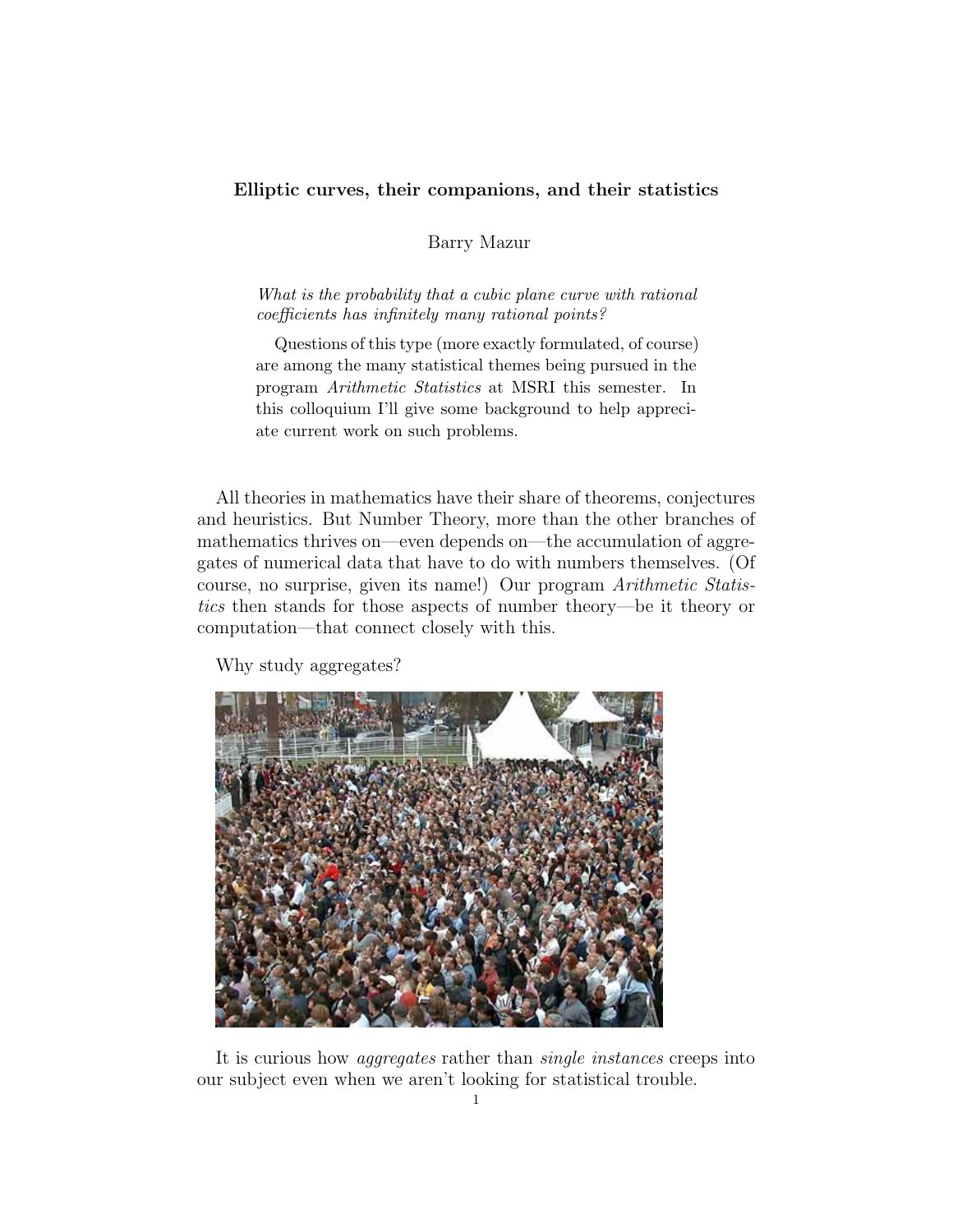Here is an example: the primes

## $3, 7, 11, 19, \ldots$

all lie in an arithmetic progression (they're congruent to 3 mod 4) and we know that there are infinitely many primes in this arithmetic progression (and this can be shown in a Euclid-style way). In the Erdös spirit, I'll offer a \$5 prize for anyone who can manage to provide a proof of the fact that *every* linear form  $aX + b$  with a, b relatively prime represents (for  $X \mapsto x \in \mathbb{Z}$ ) at least *one* prime number and such that the proof doesn't actually show that it represents infinitely many primes. I think my \$5 is safe, but the point I want to make is that a certain amount of our work is—whether we want it or not—inescapably about "aggregates."

There is also the pleasure one gets in just working in the thick of "many numbers," as is vividly expressed in this letter of Gauss to one of his students (the italics are mine):

> Even before I had begun my more detailed investigations into higher arithmetic, one of my first projects was to turn my attention to the decreasing frequency of primes, to which end I counted the primes in several chiliads and recorded the results on the attached white pages. I soon recognized that behind all of its fluctuations, this frequency is on the average inversely proportional to the logarithm, so that the number of primes below a given bound  $n$  is approximately equal to

$$
\int dn/\log(n),
$$

where the logarithm is understood to be hyperbolic. Later on, when I became acquainted with the list in Vegas tables (1796) going up to 400031, I extended my computation further, confirming that estimate. In 1811, the appearance of Chernaus cribrum gave me much pleasure and I have frequently (since I lack the patience for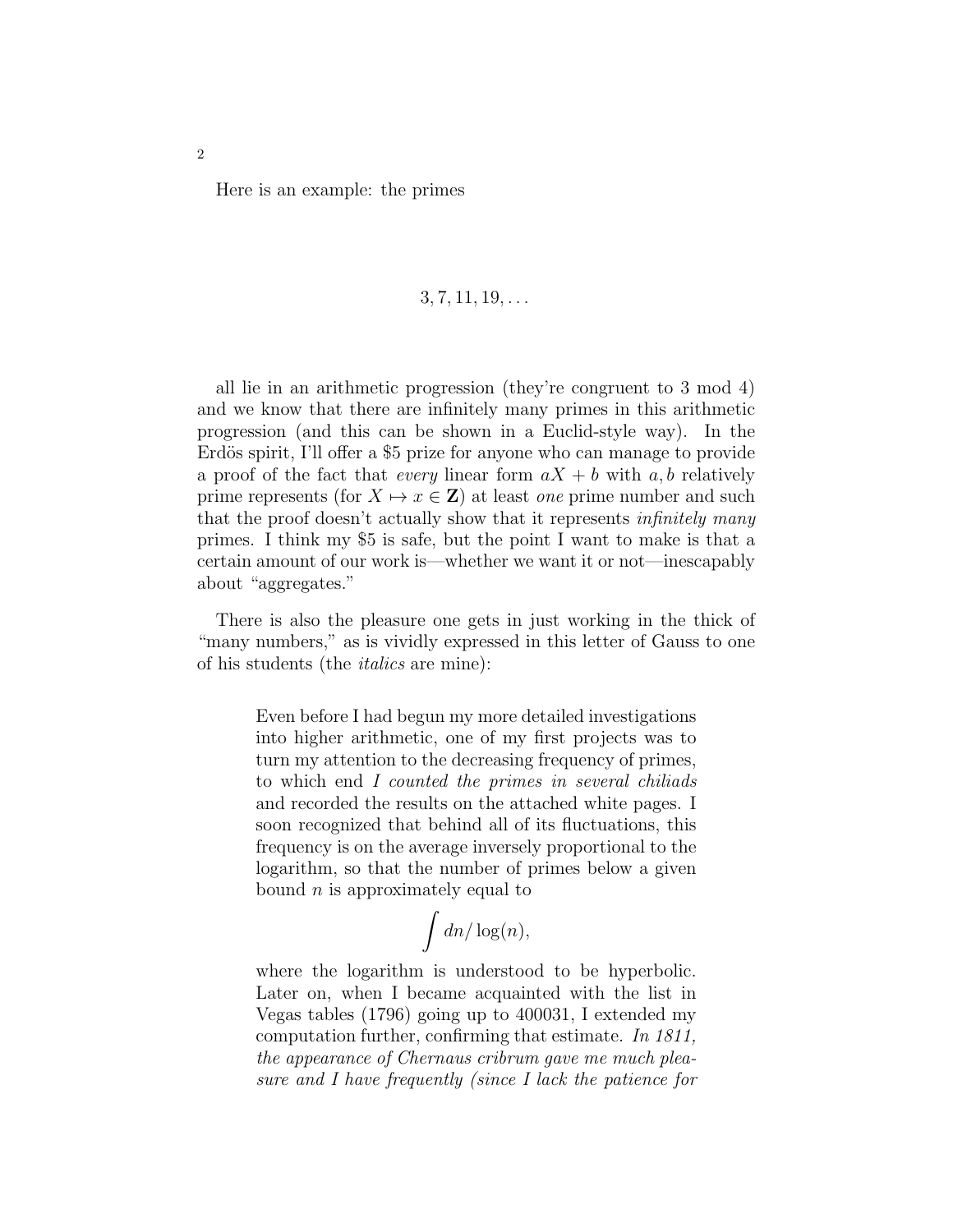a continuous count) spent an idle quarter of an hour to count another chiliad here and there. . .

Often, in modern number theory, to actually sample a sufficient quantity of data that might allow you to guess even approximate qualitative behavior of the issue you are studying, you may have to go out to very high numbers. For example, there are basic questions about elliptic curves  $(E.g., what is the frequency of those possessing two in$ dependent rational points of infinite order?) and if you only test these questions for curves of conductor  $< 10<sup>8</sup>$ , you might be tempted to make guesses that are not only wrong, but qualitatively wrong.

Also we sometimes find that the various members of any of the different aggregates we will be looking at (in this colloquium) tend to directly influence each other. So the most effective way—perhaps the only effective way— of studying them is as a single totality. In all branches of mathematics, we see the advantage to studying as a single ensemble full collections of likeminded mathematical objects—e.g., moduli in algebraic geometry, universal classifying spaces in algebraic topology, etc. And there is also the theme that many analytic number theorists allude to when they say (as Iwaniec has said) that the zeroes of different L-functions "know each other." The tension of computing statistics within an aggregate of instances that—in contrast to independent coin tosses—'know each other' is interesting!

All this was an introduction meant to lead to elliptic curves and to hint that we will be paying special attention their arithmetic statistics.

### 1. Elliptic curves

An elliptic curve  $E$  over a field  $K$  is a projective smooth curve of genus one with a chosen  $(K$ -rational) point, called the "origin". Thinking of  $E$  as a locus of points

$$
(x_0,x_1,\ldots,x_n)
$$

in some projective space  $\mathbf{P}^n$  we say that such a point is *rational over* the field  $K$  if all the (finite) ratios of these coordinates lie in the field K.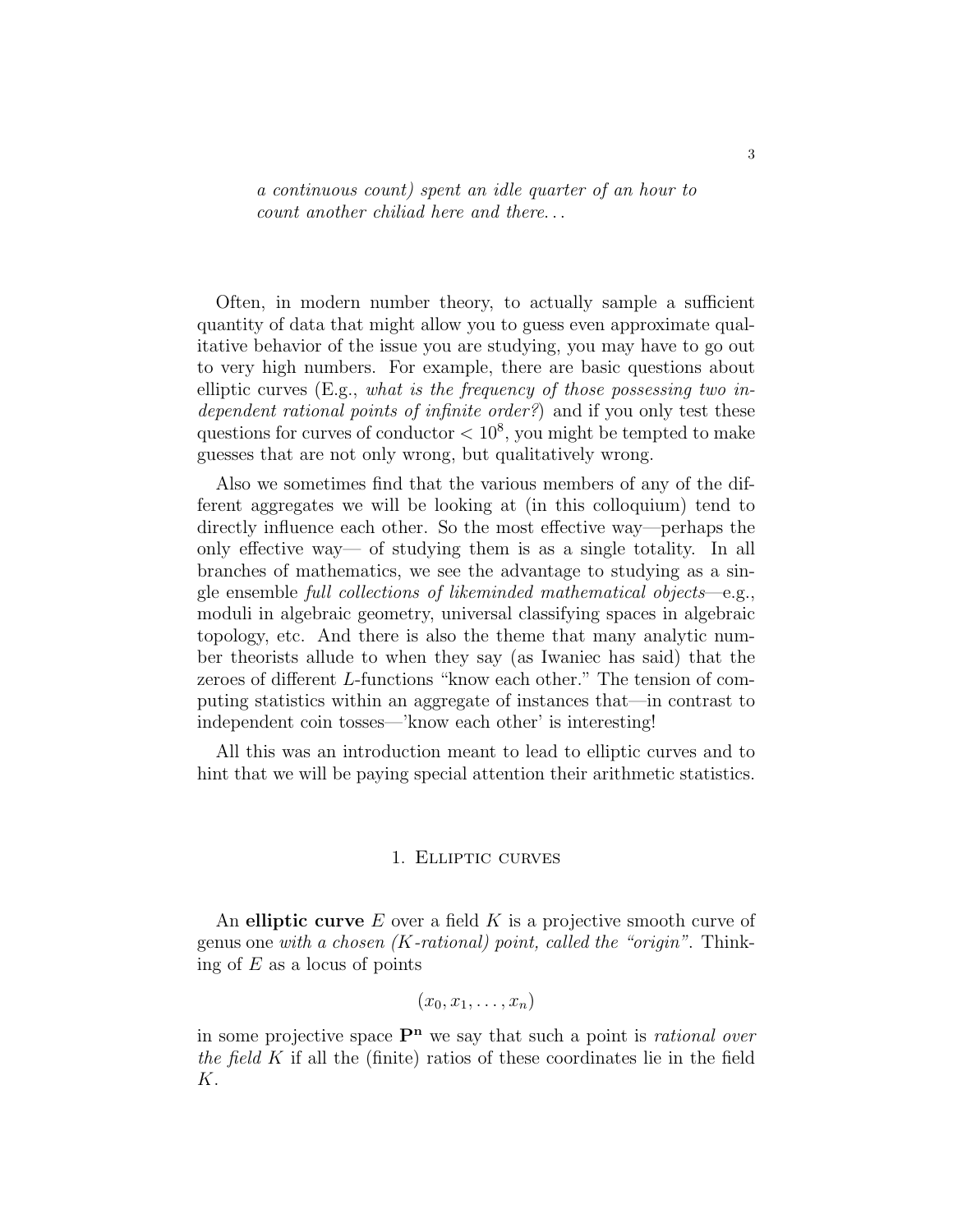Denote by  $E(K)$  the "pointed set" of K-rational points of E.

It is a theorem (essentially a corollary of the Riemann-Roch theorem) that allows you to represent any elliptic curve over  $K$  as a cubic plane curve (over  $K$ , of course) with its origin being its only point (even over the algebraic closure  $\bar{K}$  at infinity.

This already is a beautiful piece of mathematics and if you haven't seen it before here is a hint about how you get such a representation, each of these statements being directly obtainable from Riemann-Roch together with the sole fact that the curve we are dealing with has genus one:

- there is only one rational function on  $E$  (up to scalars) that has at worst a single pole at one point on  $E$ , namely the constant function 1;
- there are two independent rational functions on  $E$  having at worst a double pole at the origin and no poles elsewhere: call a choice of the 'new' (i.e., nonconstant) function  $x$ ;
- $\bullet$  there are three independent rational functions on  $E$  having at worst a triple pole at the origin and no poles elsewhere: call a choice of the 'new' function with an actual triple pole at the origin  $y$ ;
- and there is a linear relation satisfied by the seven functions

$$
1, x, y, x^2, xy, x^3, y^2,
$$

all these having at worst poles of order six at the origin and none elsewhere.

In particular we get a mapping of our  $E$  onto a plane cubic in  $x$  and  $y$ (and this mapping turns out to be an isomorphism).

Even more explicitly, when  $K$  is a number field (our main focus here), letting  $\mathcal{O}_K$  denote the ring of integers of K, we can choose our functions  $x$  and  $y$  judiciously so that any such  $E$  can be given in an affine plane by a cubic equation

$$
(*) \t y^2 = x^3 + ax + b
$$

for constant  $a, b \in \mathcal{O}_K$ , with its discriminant,  $\Delta(a, b) = -4a^3 - 27b^2$ , different from zero (this guarantees that  $E$  is a *smooth curve*).

Different pairs  $(a, b)$  may give rise to isomorphic elliptic curves; for instance, for any element  $u \in \mathcal{O}_K$  setting  $Y = u^3y$  and  $X = u^2x$  gives, after clearing terms in the displayed equation, the new cubic equation

$$
Y^2 = X^3 + Ax + B
$$

#### 4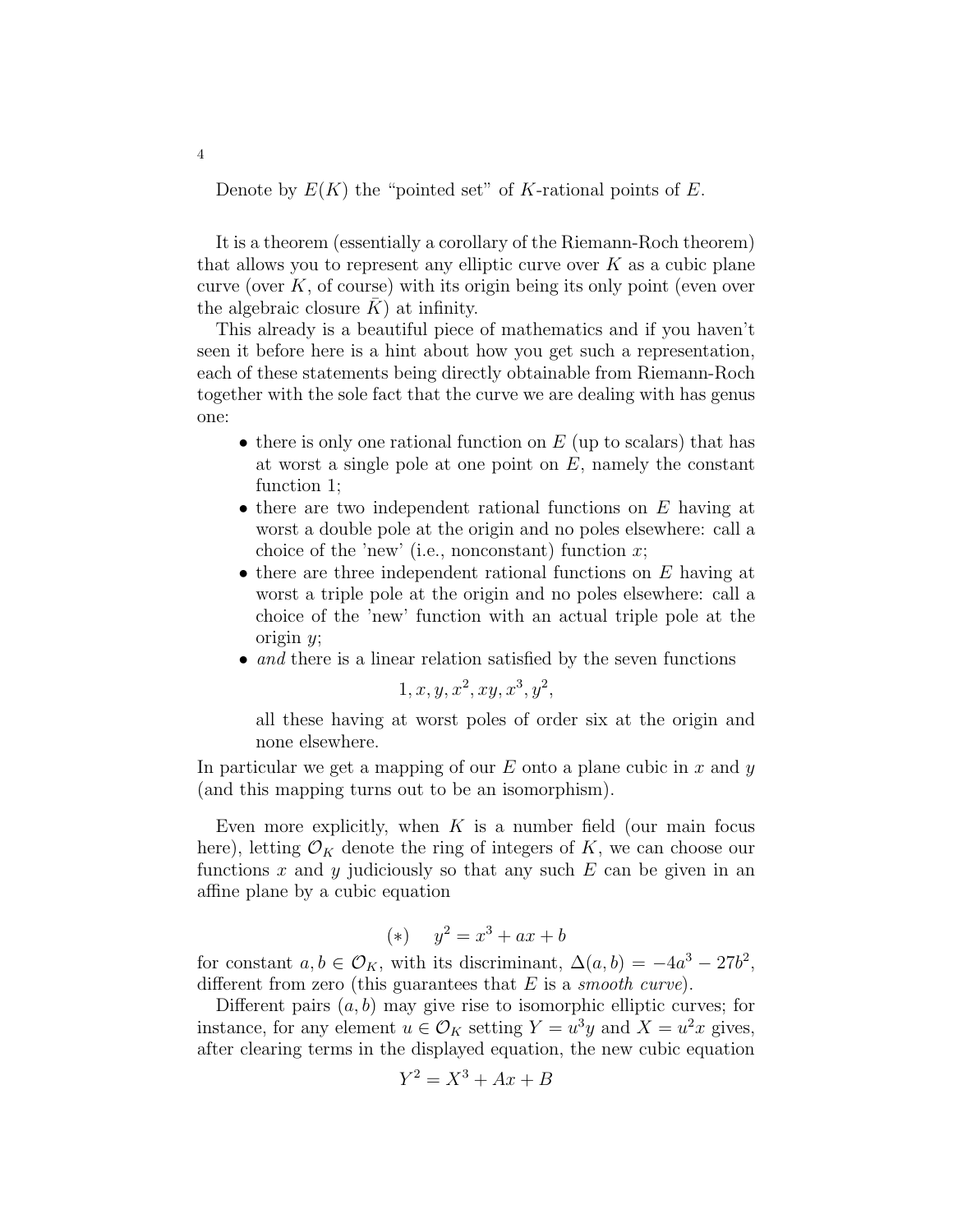where  $(A, B) = (u^4a, u^6b)$ . Here  $\Delta(A, B) = u^{12}\Delta(a, b)$ .

It is natural then to represent an elliptic curve  $E$  by such an affine model (\*) with a and b not divisible by  $u^4$  and  $u^6$  respectively, for any nonunit  $u \in \mathcal{O}_K$ ; equivalently, with minimal absolute value of the norm of its discriminant, among all affine models  $(*)$  representing  $E$ .

For number theory it is quite a good thing that we can represent elliptic curves over a number field  $K$ , i.e., curves of genus one over  $K$ having a K-rational point, in such a clean way. This is not it at all the case if you don't require the curve of genus one to have a K-rational point: it may well be that the only representation of such a curve that is rational over the field  $K$  in question is as a curve of very high degree in a projective space (and therefore any projection of such a curve to the plane will represent it only birationally as a curve of high degree with a large singularity locus). This issue will be what is behind the deep questions having to do with what I'll be calling the companions to elliptic curves—later in this lecture.

Here are two things one can deduce from this representation (\*):

## 2. Ordering the aggregate of elliptic curves:

We have a natural way of counting the curves!

**Theorem 2.1.** For any real number  $X$  there are only finitely many isomorphism classes (over K) of elliptic curves (over K) with a representation as above such that the absolute value of the norm of its discriminate is less than  $X$ ; i.e.,

$$
|N_{K/\mathbf{Q}}\Delta(a,b)| < X.
$$

That is, we can order the collection of these mathematical objects, in terms of the size of the norms of the discriminants of their "smallest" representations as above<sup>1</sup>.

<sup>&</sup>lt;sup>1</sup>There are some slightly different, and competing, ways of ordering the array of elliptic curves. For example by conductor, or as in Manjul Bhargava's work by the size of a natural "height-type" function  $H(E) := \max\{|N_{K/\mathbf{Q}}a|^3, |N_{K/\mathbf{Q}}b|^2\}.$ The issue of whether the statistics compiled via these different ways of counting are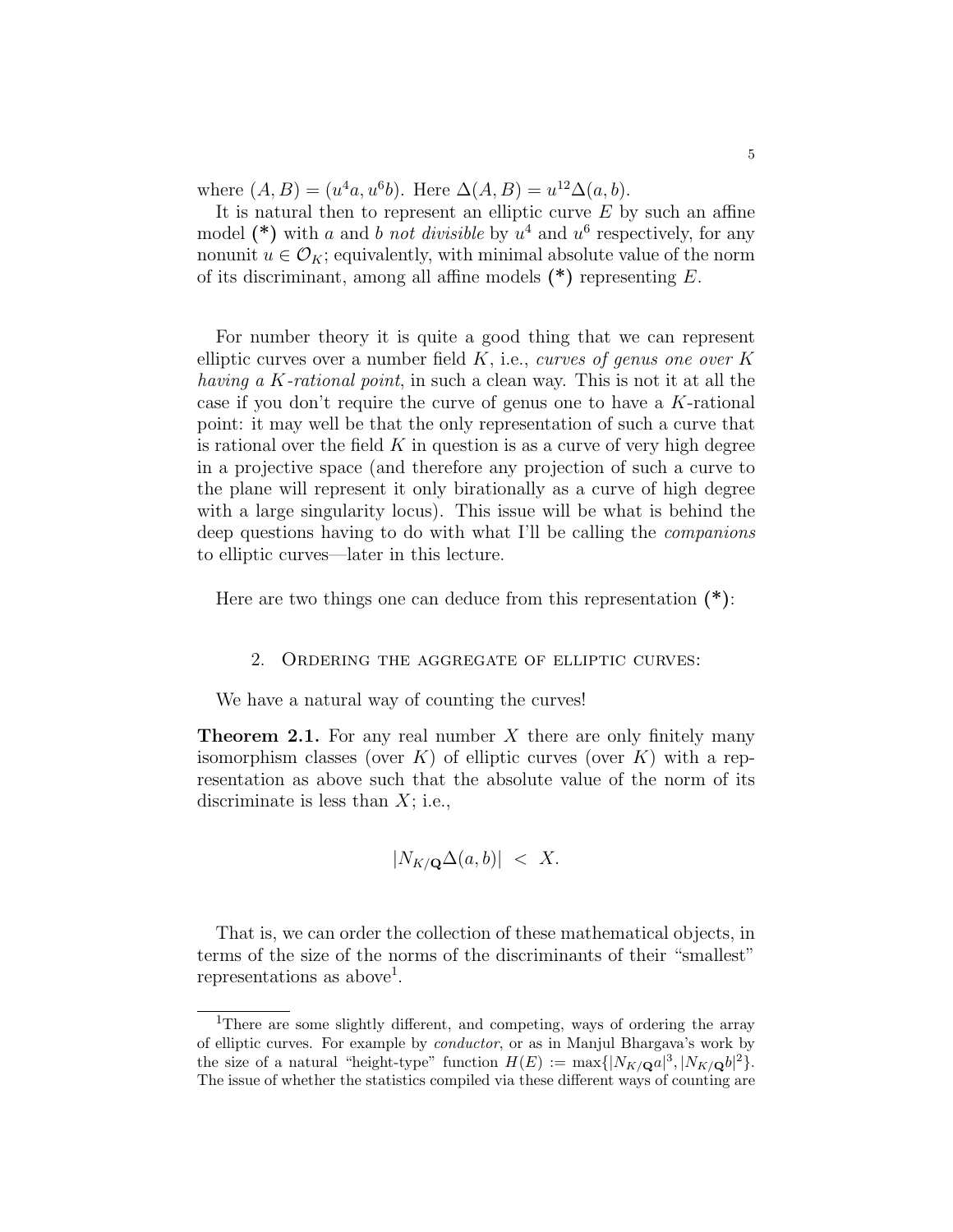The proof of this finiteness exhibits the tendency of arithmetic results about elliptic curves to interleave with each other. Recall the formula for the discriminant:

$$
\Delta = -4a^3 - 27b^2
$$

and if we ask for all integral solutions with given discriminant, we are asking for all integral points on a certain affine model of a certain elliptic curve. This finiteness result already requires significant results in the arithmetic of elliptic curves: for each (rational) integer  $N \neq 0$  let N denote a finite collection of integers in  $\mathcal{O}_K$  such that every integer in  $\mathcal{O}_K$  with norm equal to N is a twelfth power (of an integer in  $\mathcal{O}_K$ ) times an element of  $N$ . We are—in effect—counting the number of integral solutions to the following finite collection of diophantine equations in  $\alpha$  and  $\beta$ :

$$
-4\alpha^3 - 27\beta^2 = \nu
$$

for  $\nu$  running through the finite set N. Each of these equations are again integral models of elliptic curves parametrized by the variables  $\alpha$  and  $\beta$ . They have only finitely many integral solutions in  $\mathcal{O}_K$ .

Moral: the integral solutions over  $K$  of these particular elliptic curves "count" the totality of all elliptic curves over K. It's an example of elliptic curves "knowing" other elliptic curves.

That these affine models of elliptic curves have only finitely many integral solutions in  $\mathcal{O}_K$ , was shown by Siegel (using methods that were ineffective<sup>2</sup>; effective solutions to this were provided later by Baker; and Faltings famous proof of Mordell-Conjecture also bears on this problem.

independent of the method used to order these elliptic curves we'll be referring to, in what follows, as the question of robustness.

<sup>&</sup>lt;sup>2</sup>these methods being related to the Mordell-Weil rank of these elliptic curves, a notion which we'll discuss later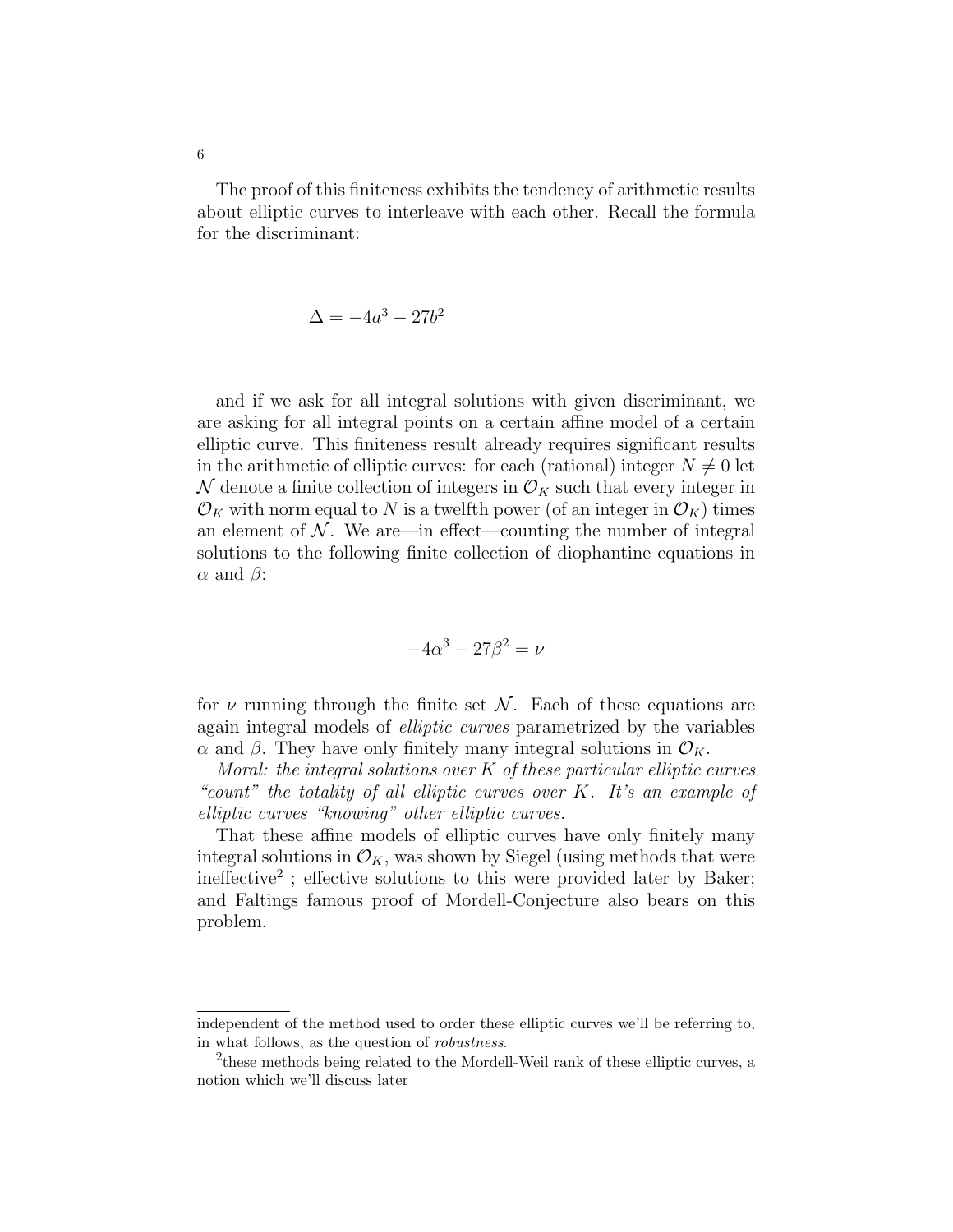The rough number of such elliptic curves is—for  $X$  sufficiently large squeezed between  $X^{5/6-\epsilon}$  and  $X^{5/6+\epsilon}$  (any  $\epsilon > 0$  but presumably starting at larger and larger  $X$ ).<sup>3</sup>

#### 3. The algebraic group structure on elliptic curves:

What follows is the usual half-minute discussion about elliptic curves that many number theorists give as an introduction to their subject. Its virtue is conciseness, but its great drawback is that it avoids any mention of the dramatic historical evolution of the concept, that had multiple beginnings coming out of elliptic integrals in mechanics and other subjects. But here goes: these are two possible pictures of our plane cubic (over the reals).



The elliptic curve will have two or one real component according as it is representable by an equation

$$
y^2 = x^3 + ax + b
$$

with  $a, b \in \mathbf{R}$  where the cubic polynomial on the right-hand-side of the equation has three real roots, or only one.

Now any smooth cubic hypersurface  $S$  in projective space of any dimension has the property that any line  $L$  is either contained in  $S$ , or else intersects it precisely in three points (if one counts intersections with proper multiplicity, and if one works over  $\bf{C}$ ). This gives us a neat binary relationship among (lots of) points in a cubic hypersurface—the *collinear relation*: for any two points  $P, Q$  on the hypersurface draw the unique straight line connecting  $P$  to  $Q$  and and if this line is not

<sup>3</sup>More fun would be to get a precise asymptotic estimate with an error term; this is what Bhargava gets for the ordering of elliptic curves via the size of the function  $E \mapsto H(E).$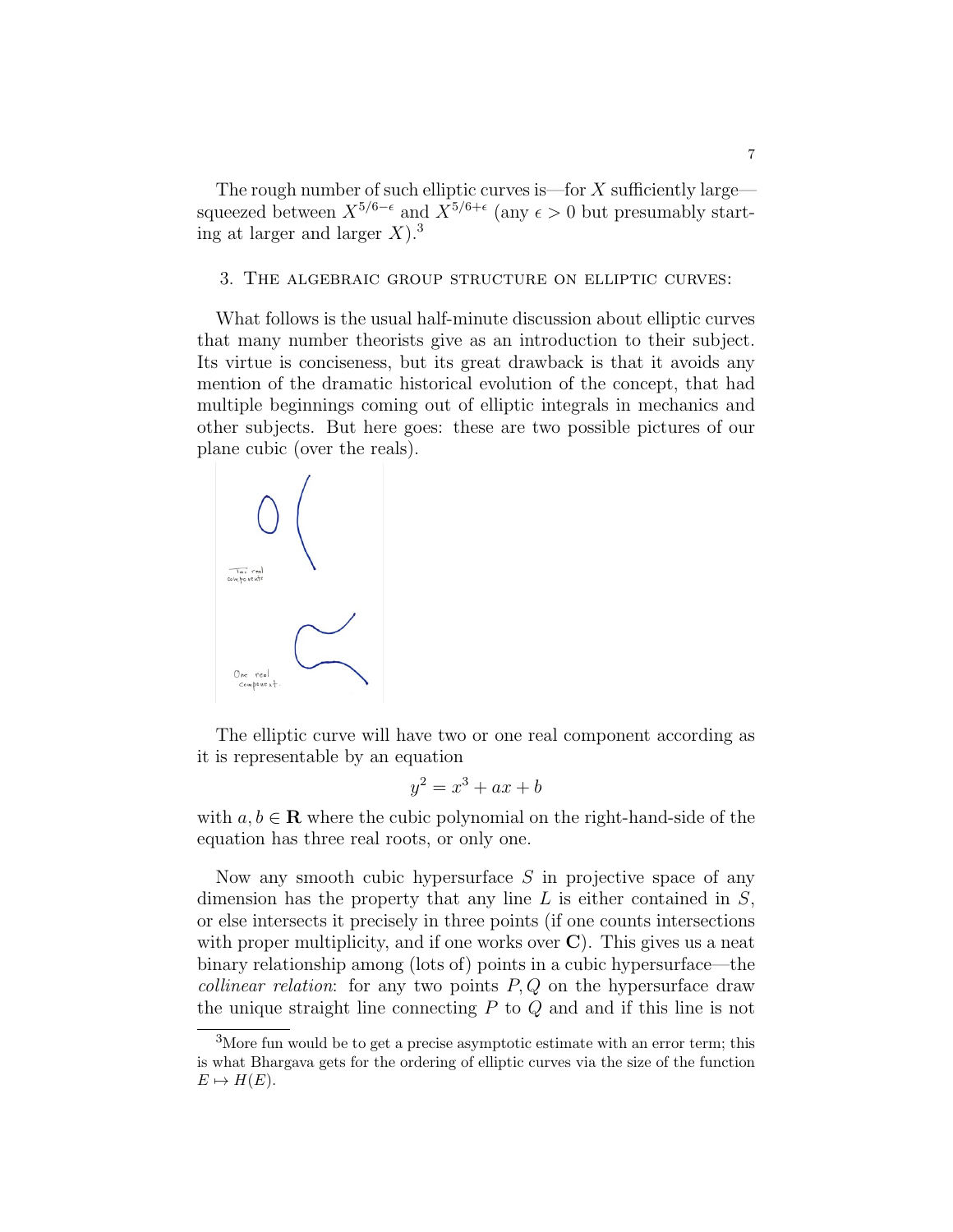entirely contained in  $S$ , let  $R$  be its "third" intersection point with  $S$ . The beauty of this construction is that it is (canonical) and is defined over whatever field K the hypersurface S itself is defined. It is even more beautiful when our smooth cubic hypersurface is an elliptic curve  $E$ ; i.e.,  $E$  is of dimension one and for which we are given an "origin" over K. Then the collinear relation is well-defined for any two points<sup>4</sup>  $P, Q$  on E and will turn E into a commutative algebraic group by setting the "origin" to be 0, the origin of the group, and stipulating that the sum of any three collinear points be equal to 0. That this rule turns out to yield an associative law, and therefore renders E an algebraic group is one of the many miracles of projective geometry.



### 4. The Mordell-Weil Theorem

As we are doing number theory, one of the basic questions we would naturally ask about an elliptic curve  $E$  over a number field  $K$  is: what is the set of its rational points? Of course the intelligent thing to do here is to ask for more: since this set has a natural abelian group structure, we would also like to understand it together with this structure—or to put it in other terms: can we actually use this group structure to reduce our task of obtaining all the rational points? The answer is yes and the key result here is:

**Theorem 4.1.** Let K be a number field and E an elliptic curve defined over K. Then the (abelian) group of points of  $E$  that are rational over  $K$ —denoted  $E(K)$  and called the **Mordell-Weil group of** E over  $K$ —is finitely generated. That is,

> $E(K) \simeq$  $\mathbf{Z}^r \oplus \mathbf{a}$  finite abelian group.

Here  $r := r(E; K)$  is called the **Mordell-Weil rank** of the elliptic curve,  $E$  over  $K$ , and the finite group displayed above is called

<sup>&</sup>lt;sup>4</sup>even if  $P = Q$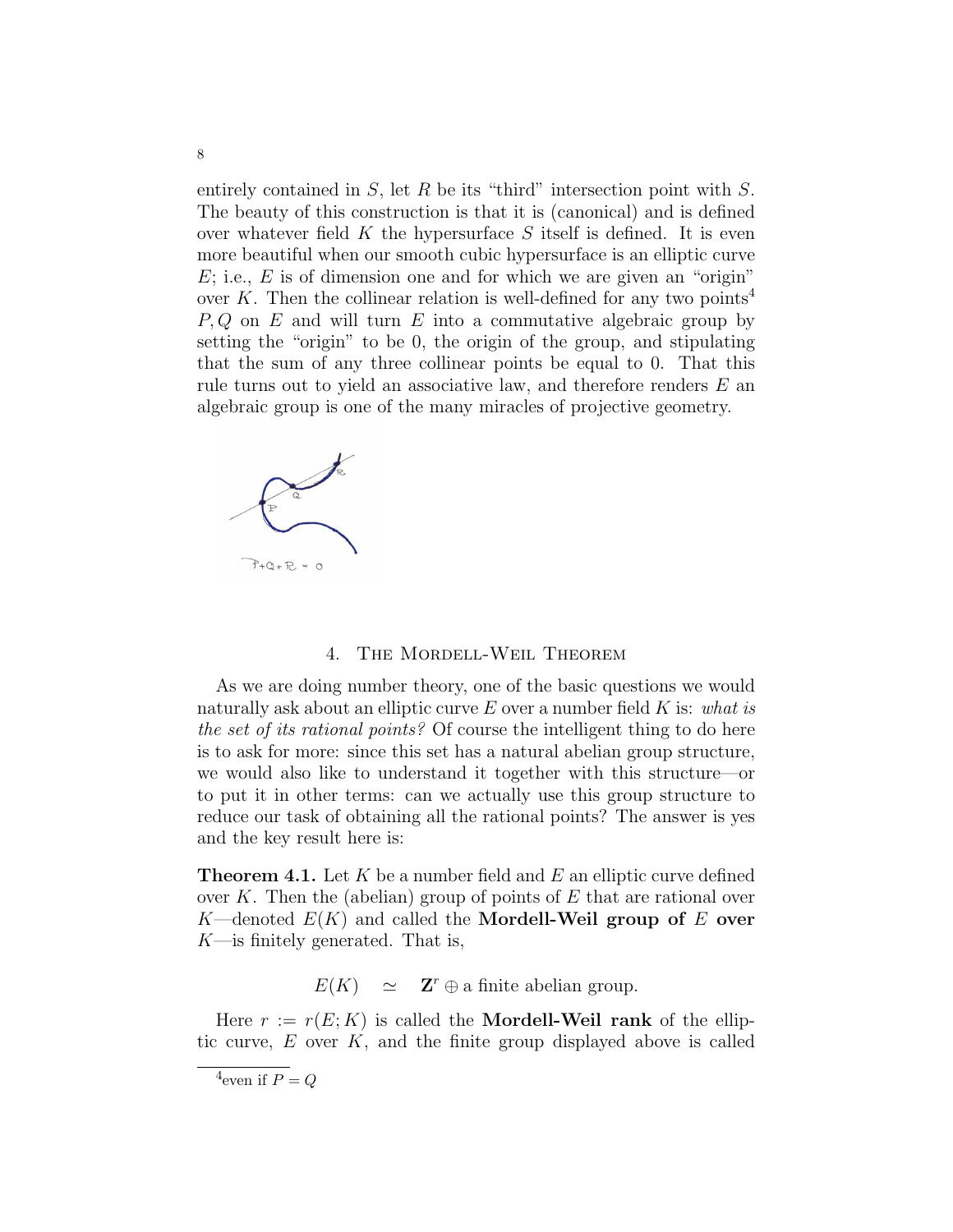**Mordell-Weil torsion** (of E over K). There is a fascinating story to tell about Mordell-Weil torsion. But one also has a (hard to prove) theorem that assures us that we can simply ignore Mordell-Weil torsion if we are considering the rough statistics of the full aggregate of elliptic curves over K. Namely, using an important result of Merel it is not hard to show:

**Theorem 4.2.** Let X be a real number. Let  $\mathcal{N}(E; K, X)$  denote the number of elliptic curves over  $K$  that has a representation

$$
y^2 = x^3 + ax + b
$$

such that the absolute value of the norm of its discriminate is less than X. Let  $\mathcal{N}_{\text{tor free}}(E; K, X)$  denote the number among those with torsion-free Mordell Weil group.

We have:

$$
\lim_{X \to \infty} \frac{\mathcal{N}_{\text{tor free}}(E; K, X)}{\mathcal{N}(E; K, X)} = 1.
$$

So, if one is going to be considering averages over the range of all elliptic curves, one can ignore the ones with torsion, or not. In any event, the real mystery has to do with statistics regarding Mordell-Weil rank which is what we will concentrate on from now on. But before that, let us start with a single example:

# 5. Mordell's question: "What products of two consecutive integers are equal to a product of three consecutive integers?"

The answer to this question, by the way, known to Mordell half a century ago, is that the only such products are 0, 6, and 210. Of course, the equation whose integral solutions "solves" Mordell's Question is

$$
\mathcal{E}: y^2 + y = x^3 - x
$$

and this is an affine model, over Z, of an elliptic curve over Q. It has the clean virtue that the Mordell-Weil group of its associated elliptic curve  $\mathcal E$  is torsion-free of rank one, i.e.,

$$
\mathcal{E}(\mathbf{Q})\simeq \mathbf{Z},
$$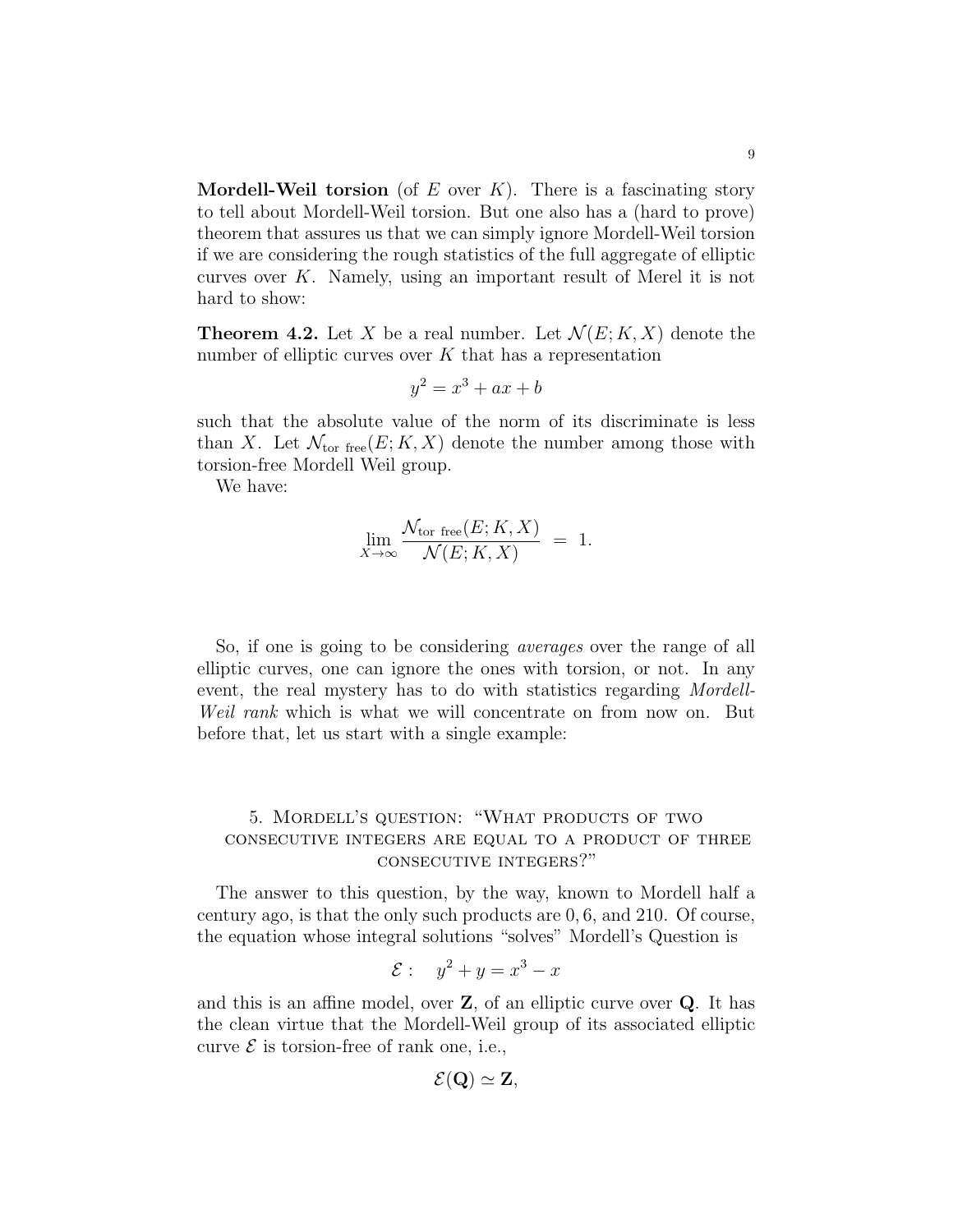and a generator of its Mordell-Weil group is the point  $(x, y) = (0, 0)$ . (All rational points are generated by the "chord-and-tangent-process" from this "double zero.")

I mentioned at the end of the previous section that this is a "single example," but, following the theme of this colloquium, no single elliptic curve is isolated from the range of all other elliptic curves. For example, in a perfectly natural way, to every point P of our  $\mathcal E$  above we can associate a pair of elliptic curves  $E_P \leftrightarrow E'_P$  that are related by-of all things—a 37-isogeny. Moreover this association is rational over any field—i.e., if the point P is rational over K then so is the pair, and conversely. Even better: every such pair corresponds to a point (give or take the two cusps) on  $\mathcal{E}.$ 

The famous modularity theorem of Wiles and Taylor, Breuil, Conrad, and Diamond (saying that all elliptic curves over Q are "modular") can be interpreted as saying a similar thing for absolutely any elliptic curve over Q: its points are in (a specific) natural correspondence to certain finite subsets of elliptic curves, and as one ranges through all its points, all elliptic curves will occur within this correspondence.

### 6. A quick course in how one bounds Mordell-Weil rank

For any elliptic curve  $E$  over a number field  $K$  we have had, for the past eighty years or so a (proved) algorithm for providing an upper bound for the Mordell-Weil rank,  $r(E, K)$  of E over K.

This algorithm focusses, more specifically, on finding an upper bound for the number

$$
r_p = r_p(E; K) := \dim_{F_p} \{ E(K) / pE(K) \}
$$

(i.e.,  $r_p$  is the dimension of the  $\mathbf{F}_p$ -vector space  $E(K)/pE(K)$ , or equivalently,  $\log_p |E(K)/pE(K)|$ .)

It has been known (by an elegant height argument) since the thirties that finiteness of  $r_p$  (for any one prime p) implies that  $E(K)$  is finitely generated. Clearly, then, a finite bound for  $r_p$  will, in turn, bound  $r(E, K)$  since

$$
r_p(E;K) = r(E;K) + \epsilon_p(E;K)
$$

where

 $\epsilon_p(E; K) :=$  dimension of the  $\mathbf{F}_p$  vector space of p – torsion of  $E(K)$ . (Note that  $\epsilon_p(E; K) \leq 2$ .) So, how to bound these  $r_p$ 's?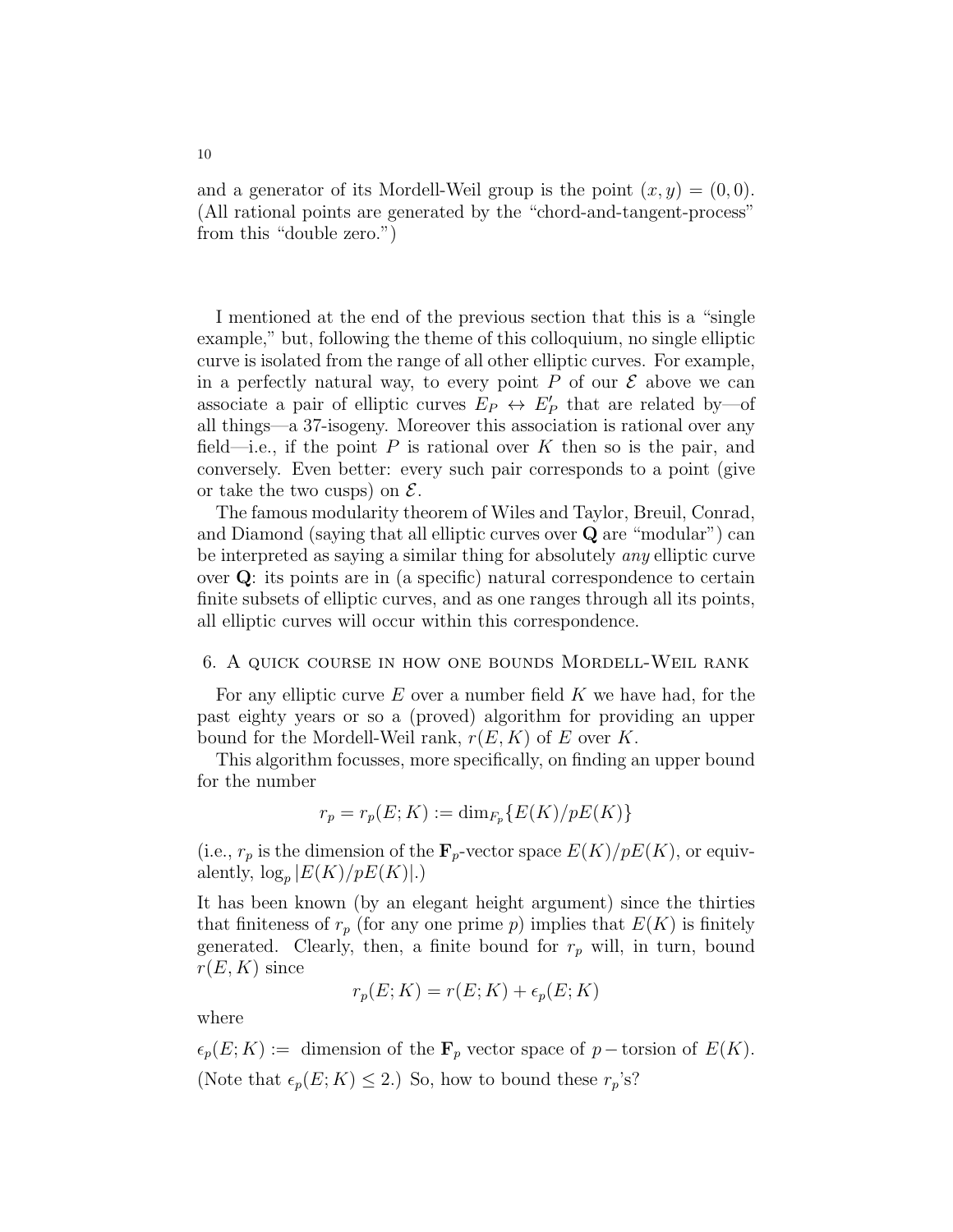Happily, for each prime  $p$  an effective method of producing a certain number  $s_p := s_p(E; K)$  called the p-**Selmer rank** such that two things are known to be true and a third important feature of  $s_p(E; K)$  is conjectured:

- (1)  $r_p(E; K) \leq s_p(E; K);$
- (2) the difference,  $s_p r_p$ , has an arithmetic algebraic geometric interpretation, important in its own right (this interpretation will be related to the existence of curves of genus one over K that we'll be calling *companions* to  $E$  and will be describing presently, and
- (3) Conjecture (derived from the Conjecture of Shafarevich-Tate)
	- For all p the difference  $s_p r_p$  is even; moreover:
	- For all but finitely many  $p$ , this difference is zero; i.e.,

$$
r_p(E;K) = s_p(E;K).
$$

# 7. Having an algorithm that is conjectured to always work, but not yet proved to always work

Which is where we still are in the general problem of computing Mordell-Weil rank. I used to say that you should spend your days looking for rational points and your nights computing these  $s_p$ 's for  $p = 2, 3, 5, 7, 11, \ldots$  and eventually—the conjecture predicts—you'll hit an equality  $(r_p = s_p)$  and from then on it will be easy to get all the rational points. (Of course, I also hoped that no one would waste their golden days and nights that way.) But if you do manage to compute the Mordell-Weil rank, it still pays to try to compute the  $s_p$ 's since the differences  $s_p(E; K) - r_p(E; K)$  are telling you something interesting about the arithmetic of  $E$ ; namely: if any of these differences are nonzero, then there are *companions* of  $E$  (not isomorphic to  $E$ ) in the sense that we will discuss below.

### 8. Companions

Let us work over the rational field  $K = Q$ . What do the following five homogeneous cubic equations have in common?

A: 
$$
3X^3 + 4Y^3 + 5Z^3 = 0
$$
  
B:  $12X^3 + Y^3 + 5Z^3 = 0$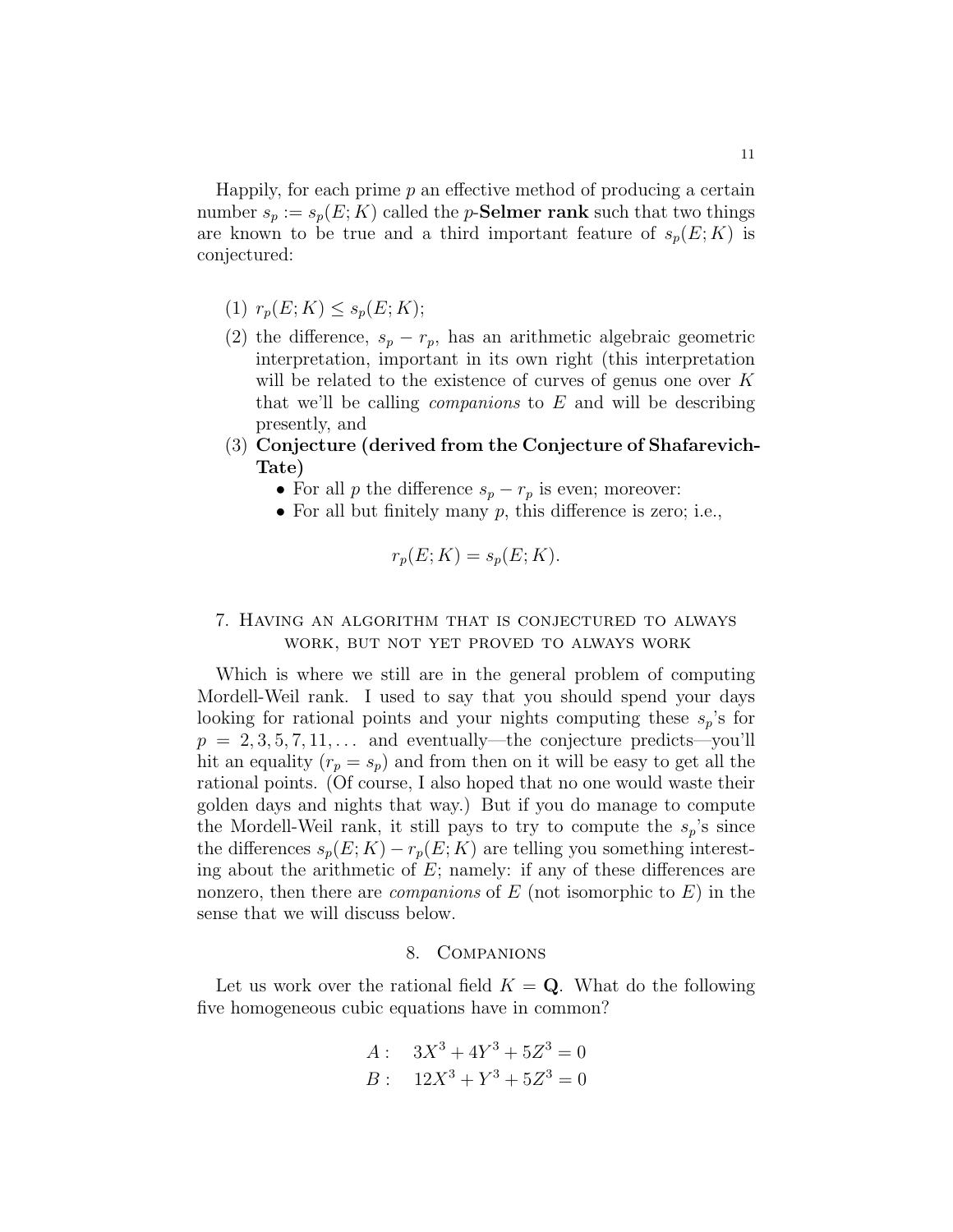$C: 15X^3 + 4Y^3 + Z^3 = 0$  $D: 3X^3 + 20Y^3 + Z^3 = 0$  $E: X^3 + Y^3 + 60Z^3 = 0.$ 

Well, the first thing to say is that these are all smooth genus one (cubic plane) curves over  $Q$ , and if you adjoin appropriate cube roots to the rational field, you can make any two, or all, of them equivalent over the larger field. But there is lots more to say.

The curve E has a rational point  $(1, -1, 0)$  and if you take this as the "origin" you have an elliptic curve.

The curve

$$
A: \quad 3X^3 + 4Y^3 + 5Z^3 = 0
$$

is a famous curve, sometimes called the Selmer Curve. Selmer in the 1950's showed that A has a rational point over  $\mathbf{Q}_p$  the p-adic completion of  $Q$ —for *every* prime number p, and it also (visibly) has a real point, but A has no points rational over the number field  $Q$ . This was a major moment, for it shows that cubic forms can behave in stark contrast to what happens with quadratic homogeneous forms, where the Hasse Principle (sometimes called the local-to-global principle) guarantees that if a quadratic form represents zero over every completion of a number field it represents zero over the number field itself.

This also happens for the three other curves  $B, C, D$ . In fact, all five curves are isomorphic to each other over each completion of Q, yet they are all (isomorphically) distinct over Q.

This leads us to the definition of companion:

**Definition:** Let  $E$  be an elliptic curve over a number field  $K$ . A companion to  $E$  is a curve  $C$  over  $K$  such that over every completion  $K_v$  of K the curve C (viewed as algebraic curve over  $K_v$ ) is isomorphic to E over  $K_v$ .

So, if an elliptic curve  $E$  over  $K$  has a companion that isn't isomorphic to  $E$  over  $K$  we have a phenomenon that violates the spirit of the local-to-global principle (as in the theory of of quadratic forms). Shafarevich and Tate conjecture that any elliptic curve E over K has only finitely many distinct isomorphism classes of companions. This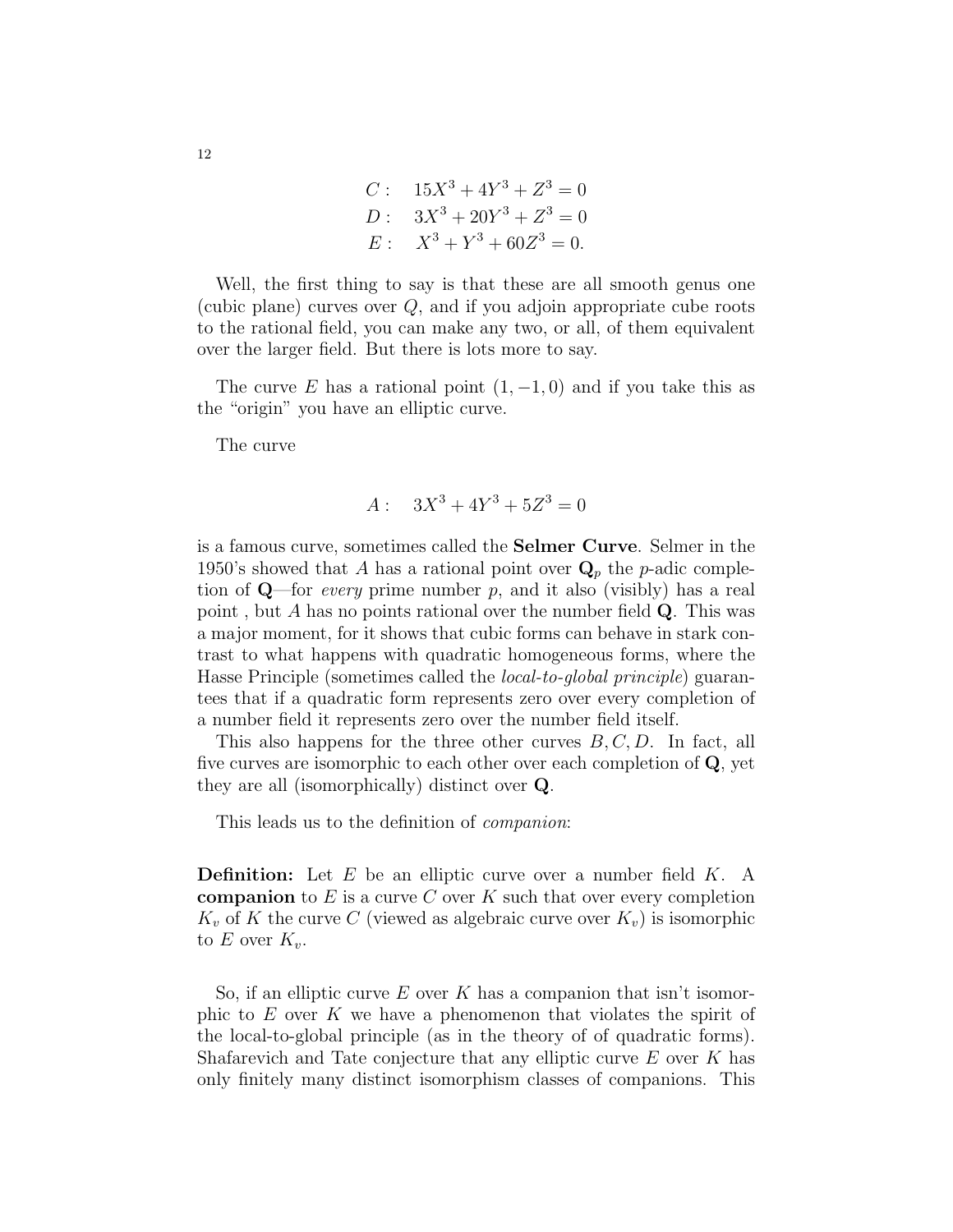conjecture was formulated in the sixties, and some two decades passed during which there was not even a single case where it was known to be true.

The first case of an elliptic curve over a number field where one (a) obtained the full list of isomorphism classes of its companions, and (b) proved the list to be complete, and  $(c)$  where the list contained more than one item, was the curve

$$
E: \quad X^3 + Y^3 + 60Z^3 = 0
$$

above over  $K = \mathbf{Q}$ , and this was achieved by Karl Rubin up in MSRI twenty-five years ago.

### 9. The Shafarevich-Tate group

I have avoided, till now, any mention of the so-called Shafarevich-Tate group  $Sha(E; K)$  the elements of which are the companion curves to  $E$  over  $K$  with a tiny bit of extra structure (a choice of an isomorphism between the jacobian of the companion curve and  $E$ ; you might call this an *orientation*<sup>5</sup> an abelian group. This choice of orientation might remind one of the way the ideal class group 'organizes' the set of equivalence classes of binary quadratic forms as an abelian group. The similarity between ideal class groups and Shafarevich-Tate groups,

 ${}^{5}$ It is a little theorem that every companion, as defined above, actually has an orientation. Here is why: let  $E'$  be the jacobian of a companion of the elliptic curve E, so we now have two elliptic curves  $E, E'$  over the number field K that are isomorphic curves over every completion of  $K$ —and hence they are isomorphic as elliptic curves over every completion of  $K$  (i.e., the isomorphism can be made to preserve origins). It is easy to see that  $E$  and  $E'$  become isomorphic (as elliptic curves) over a finite Galois extension  $L$  of  $K$ , and hence can be viewed as twists of one another, via a cohomology class in  $H^1(\text{Gal}(L/K), \text{Aut}(E))$  where  $\text{Aut}(E)$ is the group of automorphisms of the *elliptic curve E* over L, giving  $Aut(E)$  its natural  $Gal(L/K)$ -action. It is also easy to see using Cebotarev that if the Galois action on  $Aut(E)$  is trivial, you win (since the field over which the cocycle twisting  $E$  to  $E'$  is a coboundary is cyclic, and the cocycle is a coboundary locally at every completion of K). So we are reduced to the case where the Galois action on  $Aut(E)$ is nontrivial, and by what we've just said, we see that  $E$  and  $E'$  become isomorphic over the splitting field of that Galois action. But this splitting field (if different from K) is quadratic (and can only be different from K in the cases where  $j = 0$ , or  $j = 12<sup>3</sup>$ ). Again using Cebotarev, together with the fact that E and E' are locally isomorphic at all completions tells us that the the cocycle twisting  $E$  to  $E'$  is a coboundary. QED.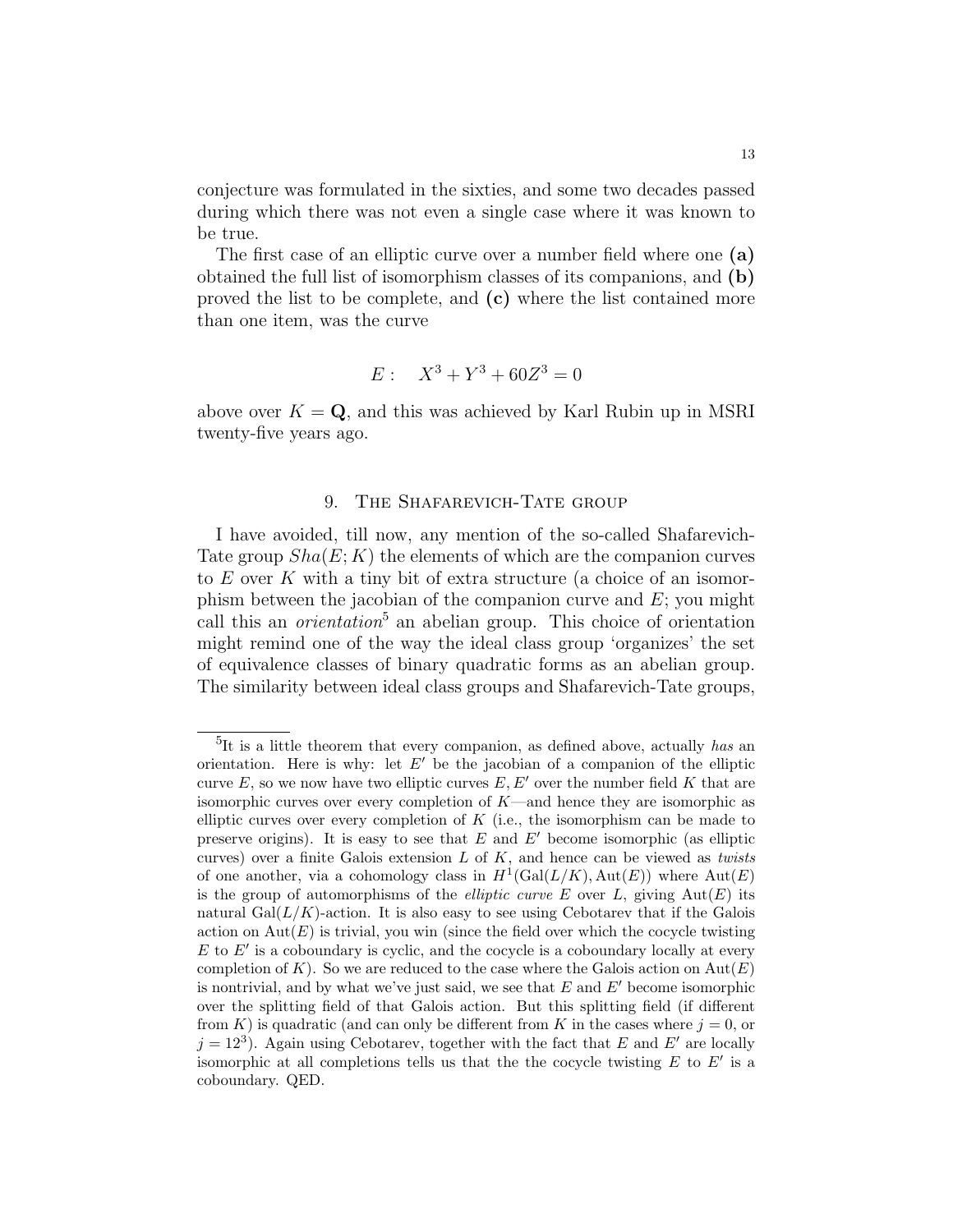though, goes only so far—since it has been known since the 19th century that ideal class groups are all finite, while it is still unknown, in general, whether all Shafarevich-Tate groups are finite<sup>6</sup>

Conjecture (Shafarevich and Tate):  $Sha(E; K)$  is finite for any  $E$  over any number field  $K$ .

Note: In the example case of

$$
E: \quad X^3 + Y^3 + 60Z^3 = 0
$$

discussed in the previous section, Rubin showed that  $Sha(E; \mathbf{Q}) \simeq$  $\mathbf{Z}/3\mathbf{Z} \times \mathbf{Z}/3\mathbf{Z}$ . The five companions listed in that section correspond to the five pairs  $\{x, -x\}$  of elements in  $Sha(E; \mathbf{Q})$ .

Having introduced this Shafarevich-Tate group, one can be more specific in explaining the nature of the  $p$ -Selmer ranks described above; namely, the relationship between  $E(K)$ ,  $Sha(E; K)$ , and the p-Selmer rank  $s_p(E; K)$  is given by the equation:

$$
s_p(E;K) = r_p(E;K) + \dim_{F_p}\{Sha(E;K)/p \cdot Sha(E;K)\}.
$$

#### 10. Density questions having to do with rank

Let K be a fixed number field and consider the collection of all elliptic curves defined over  $K$ . The most natural 'first question' that is somewhat of a statistical nature that you might ask about Mordell-Weil rank is:

> Does  $r(E; K)$  admit a finite upper bound (for fixed K) and all elliptic curves over  $K$ ?

Here, far from actually having a resolution of this yes or no question, we don't even seem to enjoy a uniform consensus about guesses for what the truth is here, even for the field Q. (There are number theorists who believe yes, and others who believe no.) The following chart, which I got off the web, tabulates world's record large ranks for elliptic curves over Q—so far— with the year of their discovery and the winners.

<sup>&</sup>lt;sup>6</sup> although it is known that  $\dim_{F_p}\{Sha(E;K)/p\cdot Sha(E;K)\}\)$  is finite for all  $E, K$ and primes p.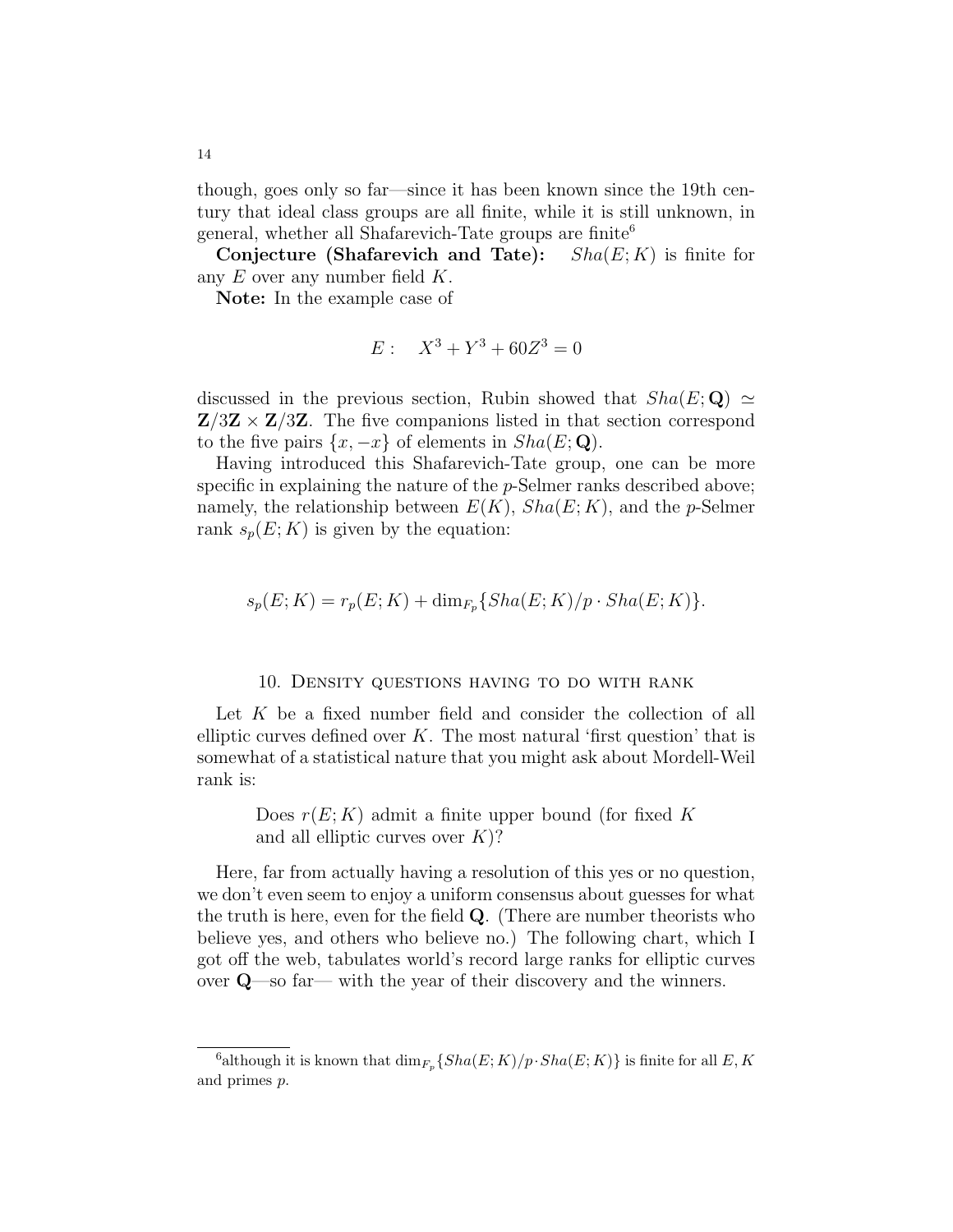| $rank \geq$ year |      | $\text{Author}(s)$  |
|------------------|------|---------------------|
|                  |      |                     |
| 3                | 1938 | Billing             |
| 4                | 1945 | Wiman               |
| 6                | 1974 | Penney – Pomerance  |
| 7                | 1975 | Penney – Pomerance  |
| 8                | 1977 | $Grunewald-Zimmert$ |
| 9                | 1977 | $Bramer-Kramer$     |
| 12               | 1982 | Mestre              |
| 14               | 1986 | Mestre              |
| 15               | 1992 | Mestre              |
| 17               | 1992 | Nagao               |
| 19               | 1992 | Fermigier           |
| 20               | 1993 | Nagao               |
| 21               | 1994 | $Nagao-Kouya$       |
| 22               | 1997 | Fermigier           |
| 23               | 1998 | $Martin - McMillen$ |
| 24               | 2000 | $Martin - McMillen$ |
| 28               | 2006 | Elkies              |

Our knowledge, and the precision of our expectations, about densities, however, is somewhat more advanced.

Let us assume that you have chosen a size-function for your collection  $E \mapsto \text{size}(E) \in \mathbf{R}$  where the main property you need is that for any real number  $X$  there are only finitely many isomorphism classes of  $E$ 's of size  $\lt X$ .

Let  $r(E; K)$  and  $s_p(E; K)$  be the Mordell-Weil rank, and p-Selmer rank of an elliptic curve  $E$  over  $K$ .

Here are the basic density questions you might ask:

(1) For a given non-negative number  $r$  does

$$
\rho(K,r) := \lim_{X \to \infty} \frac{|\{E \text{ with } r(E;K) = r \text{ and } \text{size}(E) < X\}|}{|\{E \text{ with } \text{size}(E) < X\}|}
$$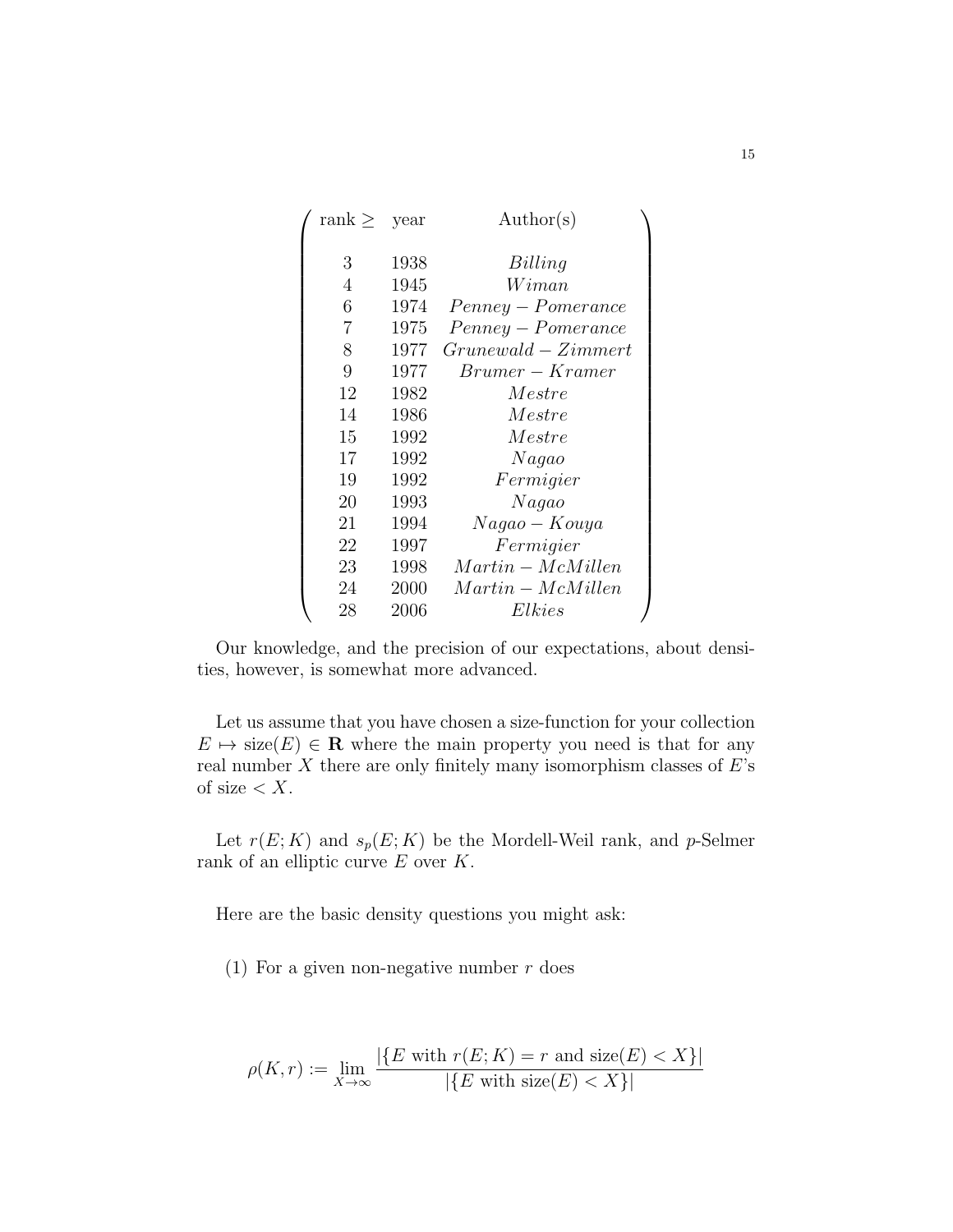exist, and, if so, what is it?

(2) For a given non-negative number s does

$$
\sigma_p(K, s) := \lim_{X \to \infty} \frac{|\{E \text{ with } s_p(E; K) = s \text{ and } \text{size}(E) < X\}|}{|\{E \text{ with } \text{size}(E) < X\}|}
$$

exist, and, if so, what is it?

Of course, even more fun is to predict the rates of convergence of these limits—i.e. to guess specific bounds on the error terms. This is where the subtle random matrix heuristics come in.

The expectations regarding the answers to these density questions seem to have more consensus than the question of boundedness of rank. Here, then, are the current guesses:

# 11. Current Guesses, and Theorems, about Mordell-Weil rank density

We expect  $50\%$  of the elliptic curves over K (ordered by any of the standard size-functions) to have Mordell-Weil rank 0 and 50% to have rank 1. This was first conjectured by Goldfeld in 1979 at least for families of quadratic twists over Q, and in later years fit in with the various heuristic viewpoints of Katz-Sarnak, and also, with precise bounds on rates of convergence for quadratic twist families (Conrey, Keating, Rubinstein, and Snaith) coming from random matrix heuristics, and for all elliptic curves over  $Q$  (Mark Watkins). This has been referred to as the *minimalist conjecture*<sup>7</sup>. In the terminology of the previous section then, the "minimalist conjecture" is that  $\rho(K,r) = 1/2$  if  $r = 0, 1$  and  $\rho(K, r) = 0$  if  $r > 2$ . As hinted in the introduction above, this conjecture is widely believed—and yet it is difficult to get numerical data that firmly support it! The reason for this is in the nature of the error term that is also predicted (coming from random matrix heuristics). The form that this type of error term takes (it will be slightly different in different contexts) if  $X$  is the number of instances counted) is

$$
aX^b \log^c(X)
$$

<sup>7</sup>The reason for the term "minimalist" is that—from the point of view of densities, these are the smallest possible densities that are compatible with the expected parity of Mordell-Weil ranks: i.e., 0 is the smallest even number and 1 the smallest odd.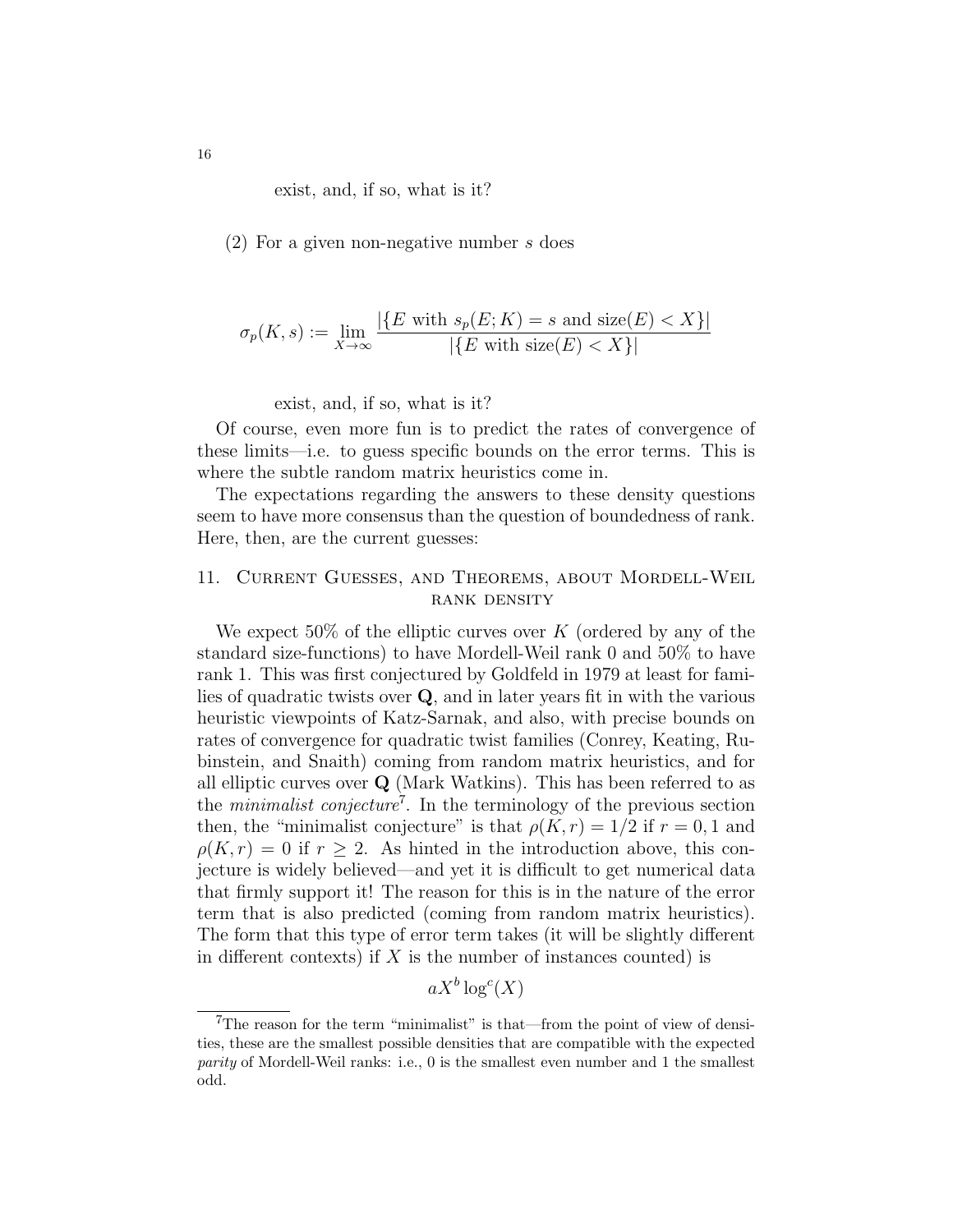for specific numbers  $b < 1$  (but b close to 1). It is diabolic how the graphs of such functions are so very indistinguishable (to the eye) from the linear function  $aX$ , but —of course—from the point of view of densities the difference between  $aX^b \log^c(X)$  (for any  $b < 1$ ) and  $aX$ is major! This is one of the perils of prediction of qualitative behavior from too little data.

What can be proved?

If the minimalist conjecture is true, then the average Mordell-Weil rank when compiled for all elliptic curves would be 1/2. This, therefore, is the goal. In 1992 Armand Brumer showed (by analytic means, and conditional on standard conjectures) that the average rank of elliptic curves over Q is bounded by 2.3.

Recently, as I learned from Manjul Bhargava a few days ago, he and Aren Shankar have established (unconditionally) that the "average rank<sup>"8</sup> over **Q** is  $\leq$  0.99. The method here is via what might be called the "geometry of arithmetic orbits in linear representations of reductive groups." Manjul has hopes that these methods might work not only over  $Q$  but also over any fixed number field  $K$ .

But for now, over Q they prove that:

$$
\rho(K;0) \ge 0.075
$$

and

$$
\rho(K; 0) + \rho(K; 1) \ge 0.80.
$$

A striking further result that Bhargava obtained with Wei Ho is that among elliptic curves possessing one point of infinite order, a subset of positive density has Mordell-Weil rank one (at present this result is only for elliptic curves only over  $Q$ ).

# 12. Current Guesses, and Theorems, about statistics regarding p-Selmer ranks

Perhaps the most striking heuristic guess, that follows the spirit—on the one hand—of the Cohen-Lenstra heuristics that predict statistics regarding the size of ideal classes, and on the other hand—of the random matrix heuristics, is a recent idea of Poonen and Rains that would

 ${}^{8}$ The quotation-marks here are meant to signal that the *in*-equalities regarding averages that we will be discussing will always mean the  $\limsup_{X\to\infty}$  (for upper bounds) or the lim inf $_{X\to\infty}$  (for lower bounds) and if these upper and lower bounds are not equal, no claim is being made that the  $\lim_{X\to\infty}$  actually exists.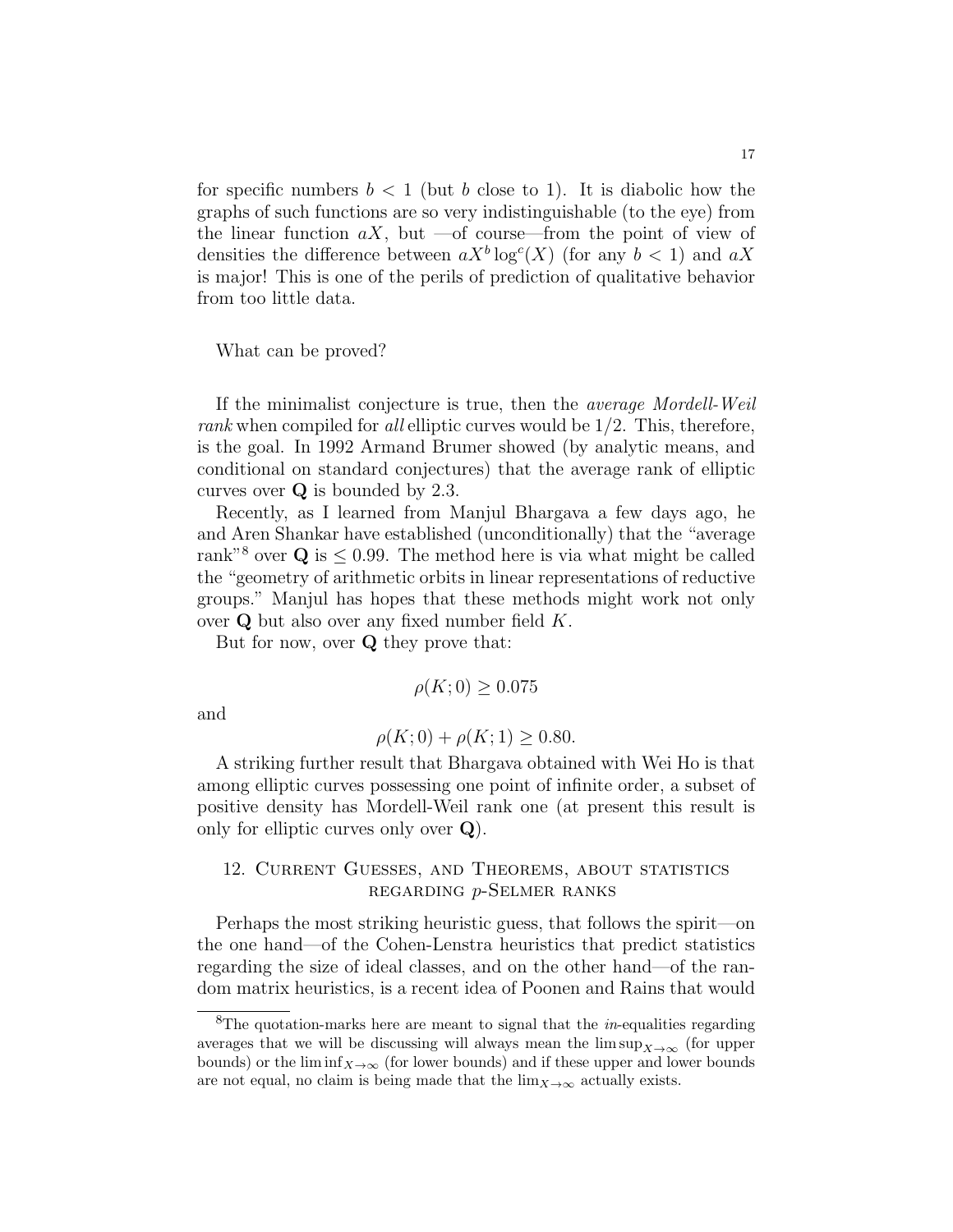give a guess about the relative frequency that elliptic curves—sampled from the collection of all elliptic curves—have a given p-Selmer rank. The idea behind this heuristic is surprisingly simple:  $p$ -Selmer groups are expressible as the intersection of two maximally isotropic subspaces in a certain vector space endowed with a specific nondegenerate bilinear form. Working this through, Poonen and Rains predict that the probability that their intersection is of dimension  $r$  is

$$
D_p(r) := \frac{\prod_{j=1}^r p/(p^j - 1)}{\prod_{i=0}^\infty (1 + p^{-i})}
$$

These being expected distributions of densities have the requiste property that their sum is 1.

We have, for example, if  $p = 2$  or 101:

| $\boldsymbol{r}$ | $D_2(r)$   | $D_{101}(r)$   |  |
|------------------|------------|----------------|--|
|                  |            |                |  |
| 0                | 0.20971    | 0.49505        |  |
| 1                | 0.41942    | 0.50000        |  |
| $\overline{2}$   | 0.27961    | 0.0049510      |  |
| 3                | 0.079890   | 0.000000485    |  |
| 4                | 0.010652   | $4.7107E - 13$ |  |
| 5                | 0.00068723 | $4.5269E - 21$ |  |
|                  | .000021817 | $4.3072E - 31$ |  |

Notice that the bulk of densities are distributed over the first two possible ranks 0 and 1.

What is particularly curious about this collection of numbers

$$
r \mapsto D_p(r)
$$

is that it is also the equilibrium distribution of a simple Markov Process. The relevance of this Markov process to the heuristics we are interested in in this context is not too clear, but it becomes far clearer, if one considers the same p-Selmer rank statistical questions for collections of elliptic curves that are quadratic twists of a given elliptic curve, which we discuss below.

There are two combinatorial features of our numbers

$$
r \mapsto D_p(r)
$$

(1) (Even versus Odd frequencies) The sum of the even densities is equal to the sum of the odd ones; i.e.:

$$
\sum_{r \text{ even}} D_p(r) = \sum_{r \text{ odd}} D_p(r) = 1/2.
$$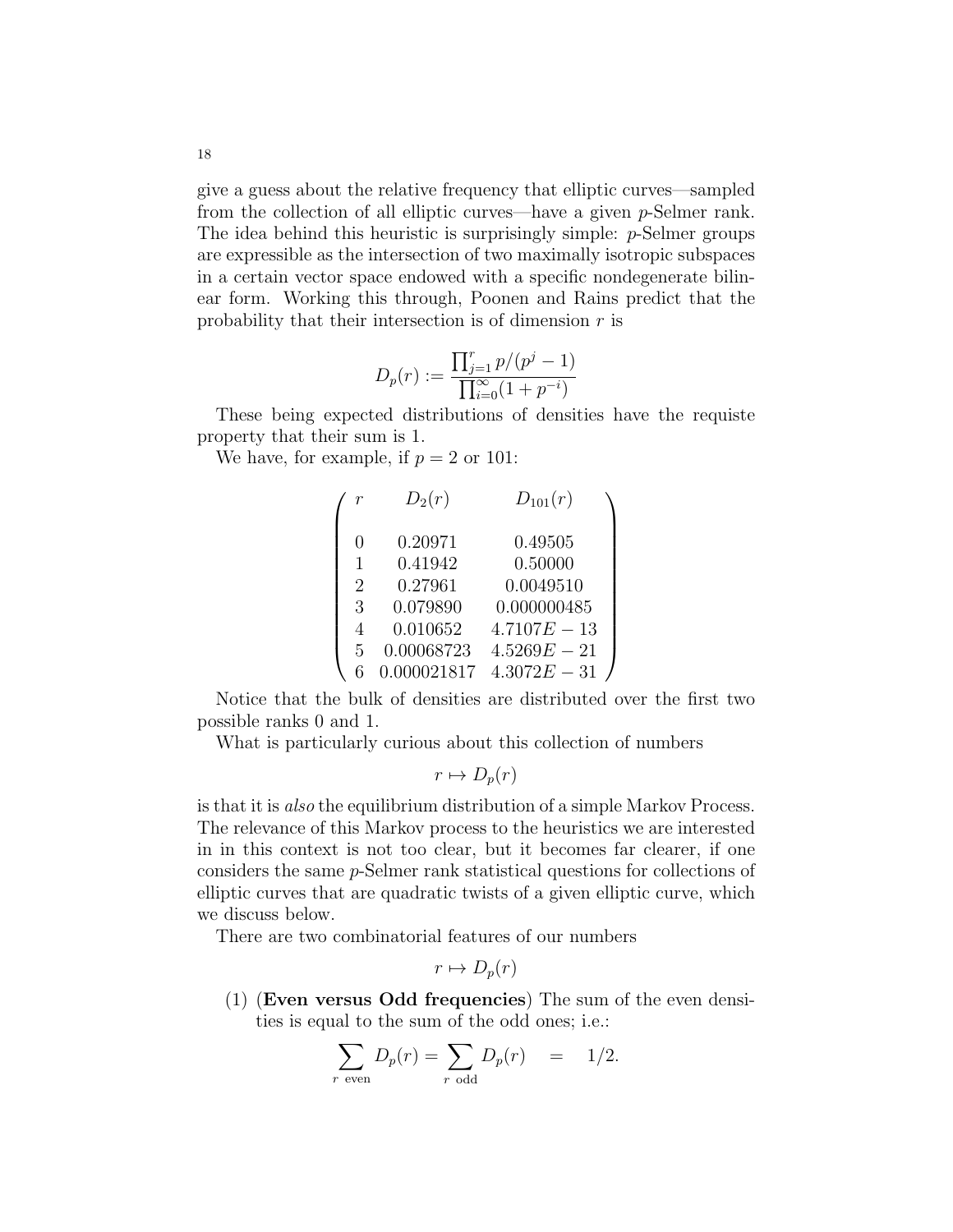### (2) (Even versus Odd "sizes") The sums

$$
\sum_{r \text{ even}} D_p(r) \cdot p^r = \sum_{r \text{ odd}} D_p(r) \cdot p^r = p + 1.
$$

This would suggest the following amazing conjecture.

**Conjecture:** Let  $K$  be a number field. The average "size" of the p-Selmer groups in the collection of all elliptic curves over K is  $p+1$ , for any prime number p. More generally the average "size" of the N-Selmer group is  $\sigma(N) := \sum_{d \mid N} 1$ .

Even more amazing is that Bhargava and Shakar prove that this is the case for  $K = \mathbf{Q} N = 2, 3, 4, 5$ .

# 13. Elliptic curves that are quadratic twists of a given elliptic curve

Recall that to do statistics on these mathematical objects we have to stipulate two things:

- the collection of objects to be counted, and
- the way in which they are ordered.

Before we get into the basic statistics, we should point out that there is some degree of freedom in the choice of range of our collections. The collection, for example, of elliptic curves given by families of quadratic twists of a given elliptic curve has some fascinating features, and deserves to be studied separately. That is, fixing  $a, b \in \mathcal{O}_K$  and varying  $d \in \mathcal{O}_K - \{0\}$  consider the family

$$
dy^2 = x^3 + ax + b.
$$

The elliptic curves in this family are all isomorphic over C; they are quadratic twists of one another (in various senses, but most directly:) in the sense that any two of them become isomorphic over some quadratic extension of the base field K.

Note also that modifying d by multiplying by a square in  $\mathcal{O}_K$  does change the isomorphism type of the elliptic curve so what is really at issue is a class of elliptic curves indexed by elements in  $\mathcal{O}_K - \{0\}$  mod squares.

Here we have various possible useful naturally arising choices of ordering this same collection of objects, and although one (e.g., Dan Kane) can sometimes prove a kind of robustness; i.e., that the averages